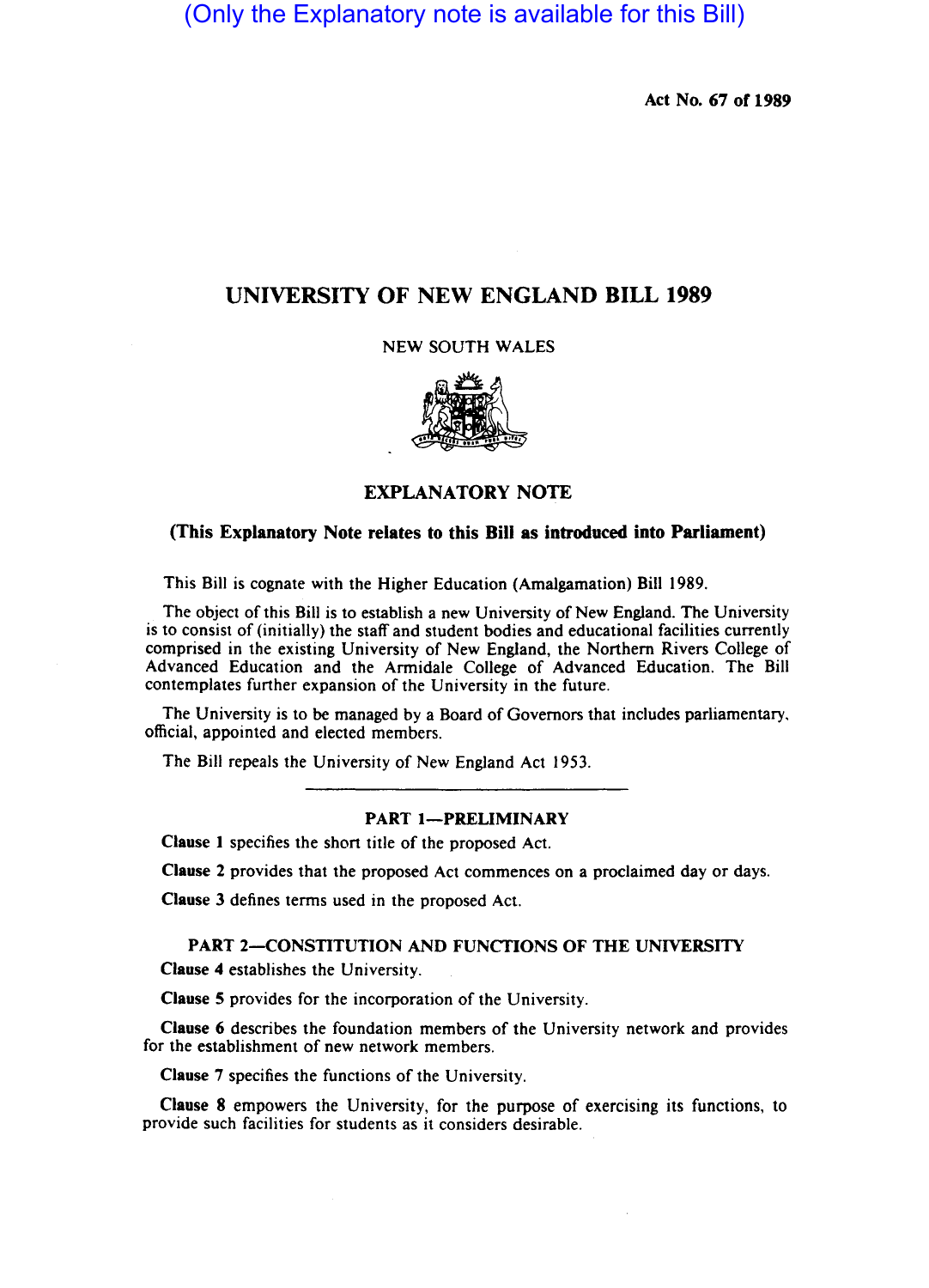## PART 3-THE BOARD OF GOVERNORS, AUTHORITIES AND OFFICERS OF THE UNIVERSITY

Clause 9 establishes a Board of Governors of the University. The Board consists of parliamentary, official, appointed and elected members.

Clause 10 contains provisions relating to the Chancellor of the University.

Clause 11 contains provisions relating to the Deputy Chancellor of the University.

Clause 12 provides that the Vice-Chancellor is the principal executive officer of the University.

Clause 13 creates the office of chief executive officer in respect of each member of the University network.

Clause 14 designates His Excellency the Governor as the Visitor of the University.

Clause IS describes the University Convocation.

Clause 16 establishes an Academic Senate of the University.

Clause 17 requires the Board to set up advisory councils for network members of the University.

#### PART 4-FUNCTIONS OF BOARD

#### Division 1-General

Clause 18 provides that the Board is the governing authority of the University and specifies its principal functions.

Clause 19 invests the Board with miscellaneous powers relating to academic, staffing and other matters.

Clause 20 pennits the Board to delegate its functions.

#### Division 2-Property

Clause 21 specifies the powers of the Board relating to property and places certain restrictions on the Board dealing with land of the University.

Clause 22 gives the Board, subject to certain restrictions, the control and management of land of the Crown on which the University is conducted.

Clause 23 provides for the resumption or appropriation of land for the benefit of the University.

Clause 24 provides for the vesting in the University of land of the Crown on which its activities are conducted.

### PART 5-GENERAL

Clause 25 enables the Treasurer, with the approval of the Governor-in-Council, to advance money to the University for its temporary accommodation.

Clause 26 provides for the financial year of the University.

Clause 27 forbids religious or political discrimination in the admission of students, the conferring of degrees and awards and the appointment of staff.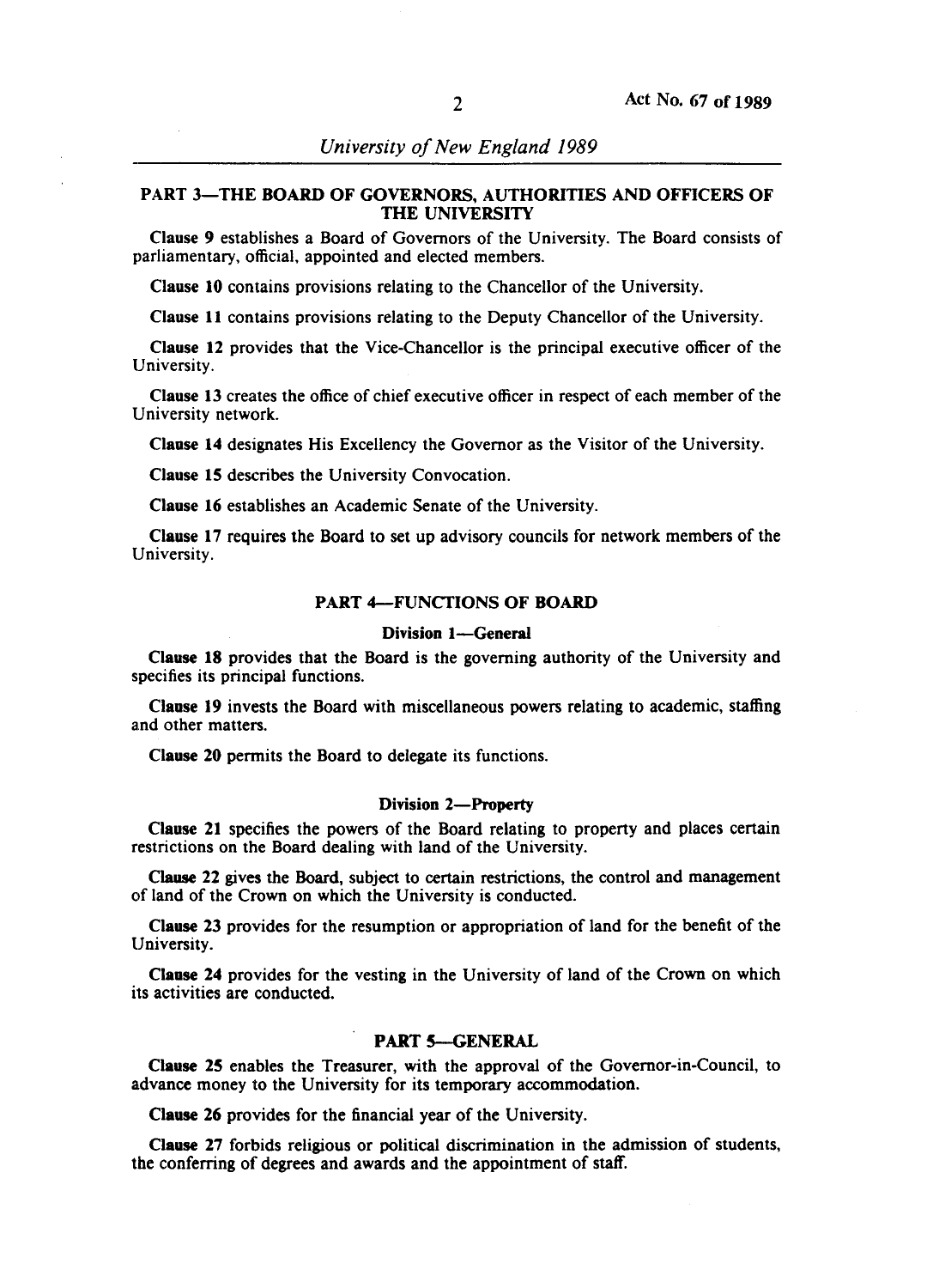Clause 28 provides for the exemption of persons, on grounds of conscience, from membership of the body corporate of the University or from Convocation.

Clause 29 enables the re-appointment or re-election of a person to any office under the proposed Act which the person has held and for which he or she is still suitably qualified and eligible.

Clause 30 provides for the use and custody of the seal of the University.

Clause 31 enables the Board, with the approval of the Governor-in-Council, to make by-laws generally for the management, good government and discipline of the University and in relation to certain specified matters.

Clause 32 enables the Board, or another authority specified in the by-laws, to make rules for the regulation of matters concerning a subject-matter specified in the by-laws.

Clause 33 provides for the recovery of charges, fees and other money due to the University.

Clause 34 repeals the University of New England Act 1953, dissolves the Council of the University of New England constituted under that Act and declares certain offices vacant.

Clause 35 is a formal provision that gives effect to the Schedule of savings and transitional provisions.

## SCHEDULE 1-PROVISIONS RELATING TO MEMBERS AND PROCEDURE OF THE BOARD

Schedule 1 regulates Board membership (vacation of office etc.), procedure and other matters relating to the Board and its members.

## SCHEDULE 2-POWERS OF INVESTMENT

Schedule 2 contains the following clauses relating to the powers of investment of the Board:

Clause 1 defines terms used in the Schedule.

Clause 2 provides that the terms of any trust deed or similar instrument granting money or property to the University are to be respected in so far as they restrict the power of the University to deal with the money or property concerned.

Clause 3 allows the Board to invest money and private gifts in accordance with the Public Authorities (Financial Arrangements) Act 1987 (or, if that Act at any time does not apply to the Board, then in accordance with the Trustee Act 1925 or with other arrangements approved by the Minister and the Treasurer).

Clause 4 allows the Board to maximise investment opportunities by pooling trust property for investment purposes.

Clause 5 requires an annual distribution of income from an investment of pooled property. The income is to be appropriately distributed to accounts representing individual components of the pool.

Clause 6 preserves the identity of private gifts whose proceeds have been pooled for investment.